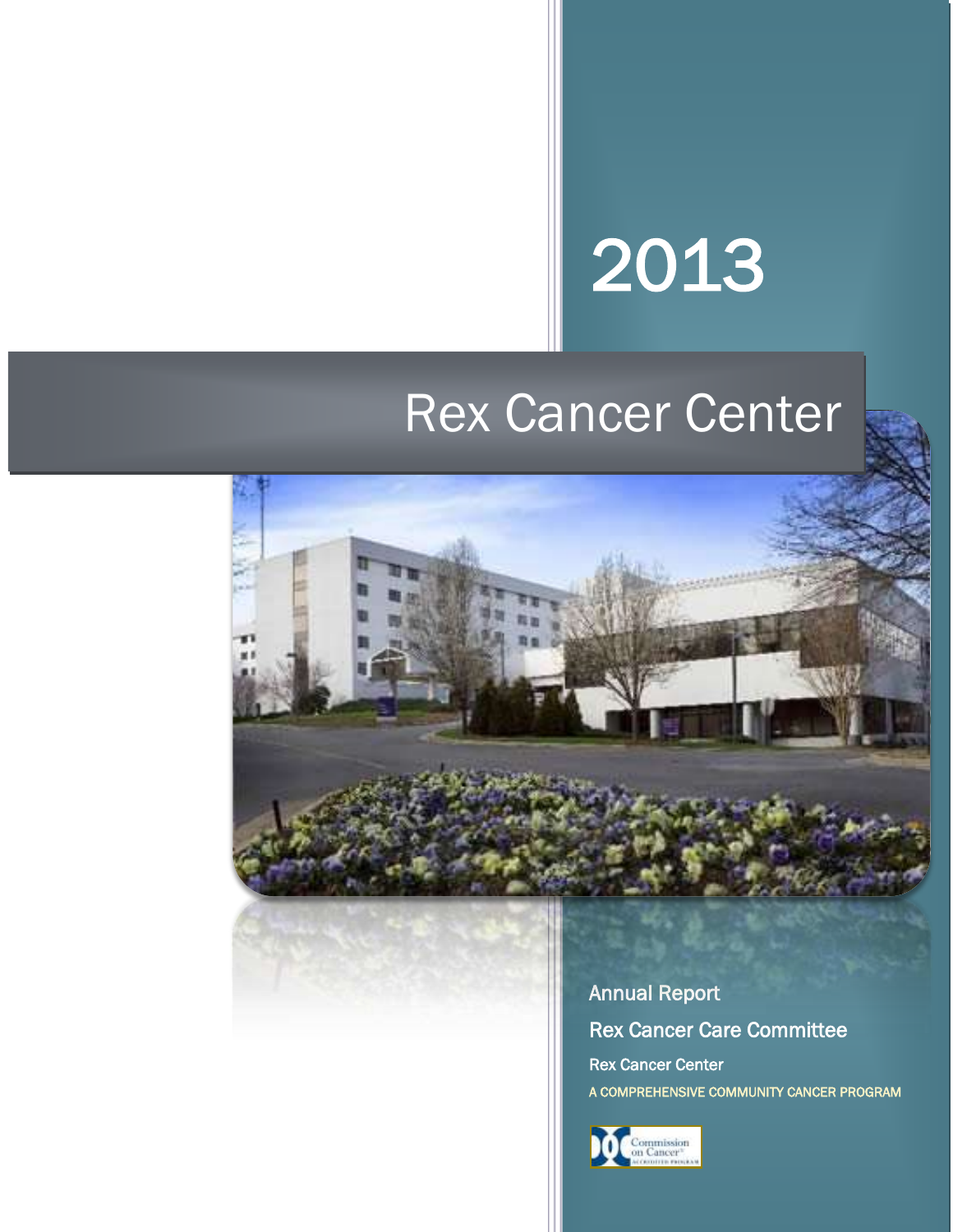# Rex Cancer Center 2013 Annual Report

# Table of Contents

- I. Organizational Overview
- **II.** Rex Cancer Center Specific Overview
- **III.** Cancer Specialty Center
- IV. Rex Clinical Trials
- V. Annual Study 2013: Lung Cancer
- VI. National Cancer Data Comparatives
- VII. Rex Cancer Program Practice Profile Reports: CP3R
- **VIII.** Rex Cancer Registry Data
	- IX. Reference and Key Contributors



*At Rex, among the best ~ where there is teamwork & collaboration, wonderful things can be achieved*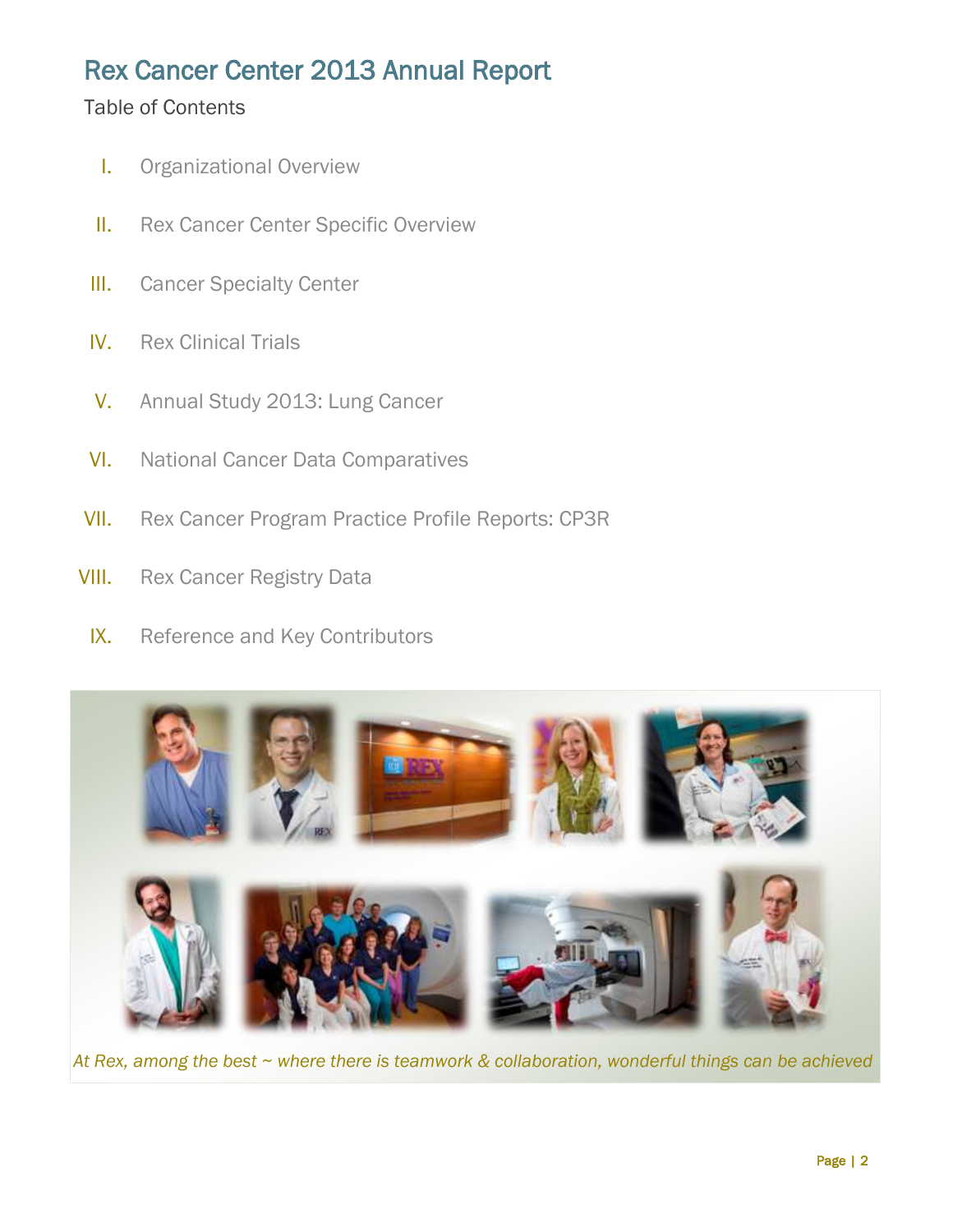#### Organizational Mission, Vision, and Values

- Mission: To provide the best in healthy services by bringing together compassionate care and leading edge technology.
- Vision: To be the healthcare provider of choice in Wake and surrounding counties.
- values: We value patient safety and outstanding care. We value superior service. We value a working partnership with our medical staff. We value our workforce. We value sound business practices. We value market –responsive growth and development

#### About the Organization

Rex Healthcare, a member of UNC Health Care, is a private, not-for-profit health care system with more than 5,400 co-workers. Rex Healthcare has 660 beds (433 general acute beds and 227 skilled nursing) and treats nearly 34,000 inpatients each year. Rex offers dedicated centers for cancer, surgery, heart and vascular, post-acute rehabilitation and skilled nursing care, wellness and women's care plus dedicated services for bariatric, heartburn, pain management, sleep disorders, diabetes education, wound and emergency care. Rex's medical staff includes more than 1,100 physicians and 1,700 nurses. Rex provides various health care services throughout Wake County with facilities in Apex, Cary, Garner, Holly Springs, Knightdale, Wakefield and downtown Raleigh.

#### Awards and Recognition

- Rex Oncologists recognized by Best Doctors in America and Business NC Magazine's Top Doctor
- Named a Top Performer by the Joint Commission Annual Report
- National Research Corporation Consumer Choice Award for the 10th consecutive year
- Recognized as 100 Great Hospitals by Becker's Hospital Review
- Top 50 N.C. Family-Friendly Companies by Carolina Parent Magazine in 2013
- Awarded "A" Hospital Safety Score by The Leapfrog Group in 2012 and 2013
- Honored in 2012 with the 100 Best Places to Work by Becker's Hospital Review
- Named the Best Places to Work list by Triangle Business Journal from 2010 to 2013
- Joint Commission recognition 2012 for heart attack, heart failure, pneumonia, surgical care
- National Research Corporation (NRC) named Consumer Choice Award winner 2004 to 2013
- Recognized by Metro Magazine 2012 Metro Bravo Awards
- Recognized National Best Organization 2012 for learning and development by Learning Elite
- Earned the Platinum Rule Award from Triangle Business Journal for Best Places to Work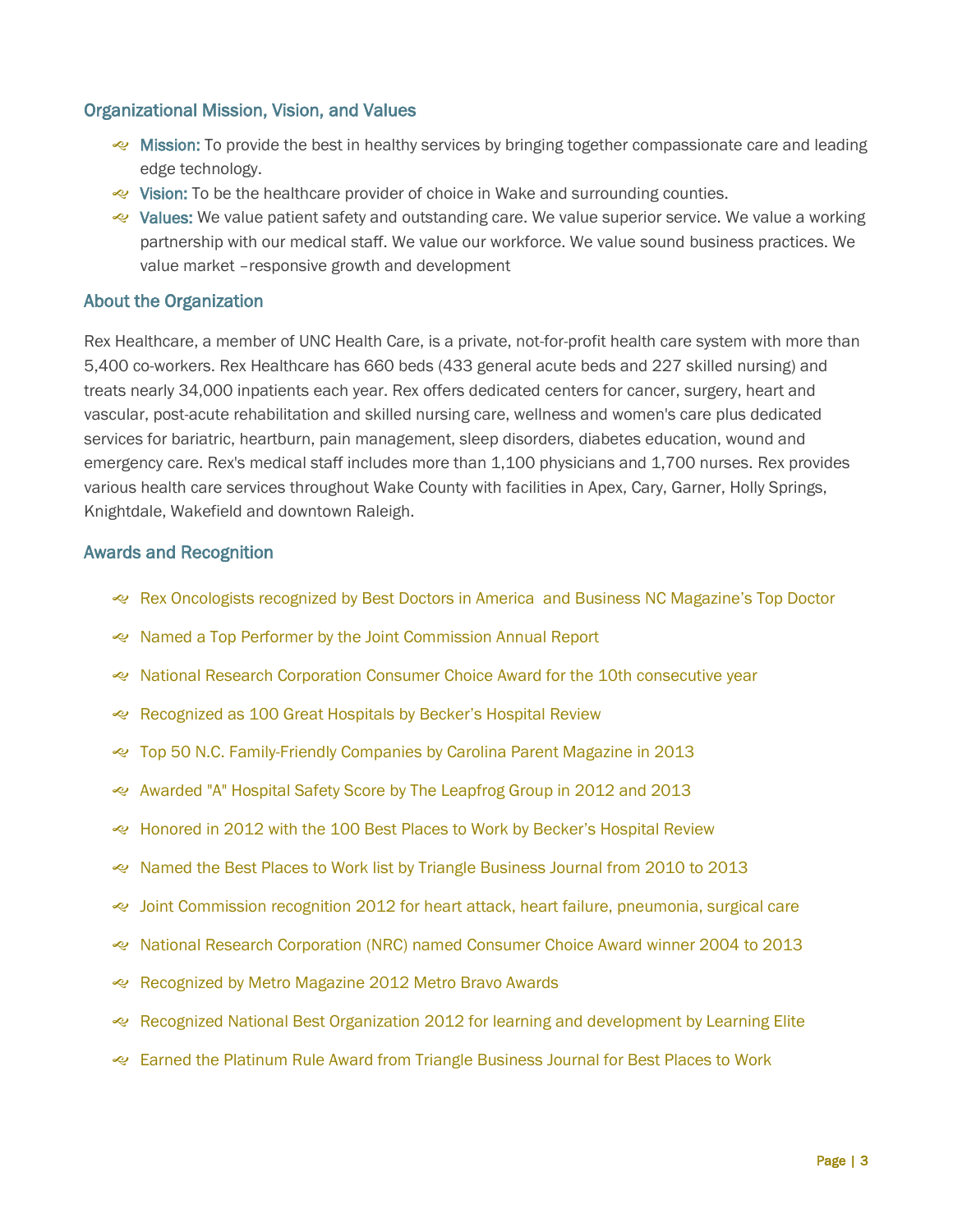# Rex Cancer Center History

### "As the treatment of cancer advances, so will Rex Hospital."

Those were the words of Rex Hospital Board Chairman Richard Urquhart Jr., on September 13, 1987, during the dedication ceremony of Rex Cancer Center. At that time, the concept of a freestanding building specifically dedicated to the treatment of cancer was innovative. Rex Cancer Center was one of only six cancer centers in the Southeast and one of only 100 in the country.

Rex continues its tradition of leadership and compassion today in the way it provides care for area cancer patients at our Raleigh campus, in north Raleigh at Rex Cancer Center of Wakefield and in Garner, Clayton and Smithfield. Although proud of our pioneering effort, our staff knows [cancer treatment](http://www.rexhealth.com/body.cfm?id=983&action=detail&AEProductID=Adam2004_1&AEArticleId=002063) is about much more than a state-of-the-art facility.



It is about the patient. As a result, we provide programs that take care of patients' physical needs and their emotional and spiritual needs as well. These efforts have been recognized and applauded locally, regionally and nationally.

In 1991, the center received national accreditation from the American College of Surgeons (ACoS) Commission on Cancer (CoC) as a Comprehensive Community Cancer Center and maintained to date.

In July 2008, Rex Cancer Center was designated a Comprehensive Breast Center, making it the only center in the Triangle and one of three in North Carolina to receive full accreditation designation from the National Accreditation Program for Breast Centers (NAPBC). Both of these accreditations demonstrate the Rex commitment to providing the highest level of patient care and services in prevention, detection, diagnosis, treatment and recovery.





#### And the Story continues….

The Rex Cancer Center story is still being written by our patients, staff, physicians and community and is enriched daily by individual chapters of hope, survival and strength. We are growing to meet the needs of our patients and respond to the technological and medical advances that will eventually conquer this disease.

We look forward to the day when our final chapter is written, and a cure is found.

#### Until then….We have the Best Care Team Approach…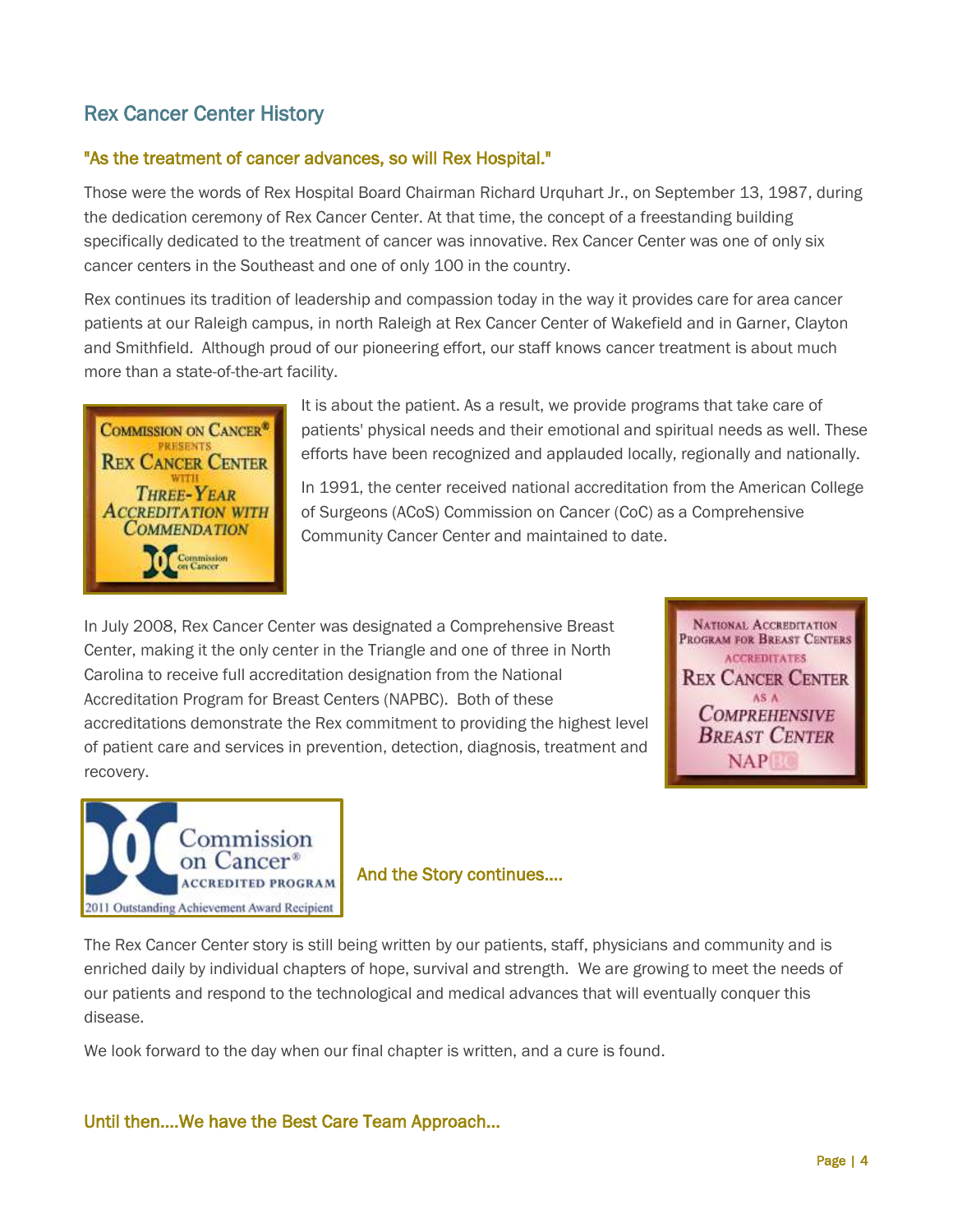# The Rex Cancer Specialty Center

The Rex Cancer Center is developing better ways of offering patient-centered, disease-specific care, through the creation of Rex Cancer



Richard Gillespie, MD and Alden Parsons, MD of *Rex Thoracic Specialty* Jeremiah Boles, MD and Jeffrey Crane, MD of *Rex Hematology Oncology* William Hall, MD and Patricia Rivera, MD of *Rex Pulmonology* John Fakiris, MD of *UNC/Rex Radiation Oncology* and Jessie Weis, RN, *Navigator*

Specialty Center. The Cancer Specialty Center is the epicenter for Thoracic, Gastrointestinal, and Breast Multidisciplinary Care programs. Each program has an expert team of specialists who believe in providing holistic care to the individuals they treat.

# The Thoracic Multidisciplinary Care Program

The Thoracic Multidisciplinary Care (MDC) program was the first of its kind at Rex. The key concept is to provide continuity of care and minimize fragmentation among providers. The multidisciplinary program includes a medical record review by the treatment team and real time interpretations by our participating radiologist and pathologist. In addition to physician recommendations, the team also engages other medical disciplines to include social work, oncology certified dieticians, clinical research nurses, and palliative care nurse practitioners.

Facilitated by a specialized team, including a nurse navigator and a medical office assistant, a single point of contact is established for both patients and referring physicians across the organization to provide a seamless healthcare experience.



Our patient's treatment plan is created using the most current standards of best practice, clinical care and current clinical trials to best meet their medical needs. The patient discussion also includes identification of any financial concerns, transportation issues, nutritional concerns, and other possible barriers to care. Traditionally reserved for major academic centers, Rex is proud to bring this multi-disciplinary approach to the community hospital setting.

# Our Teams of Experts Keep Patients at the Center of Our Care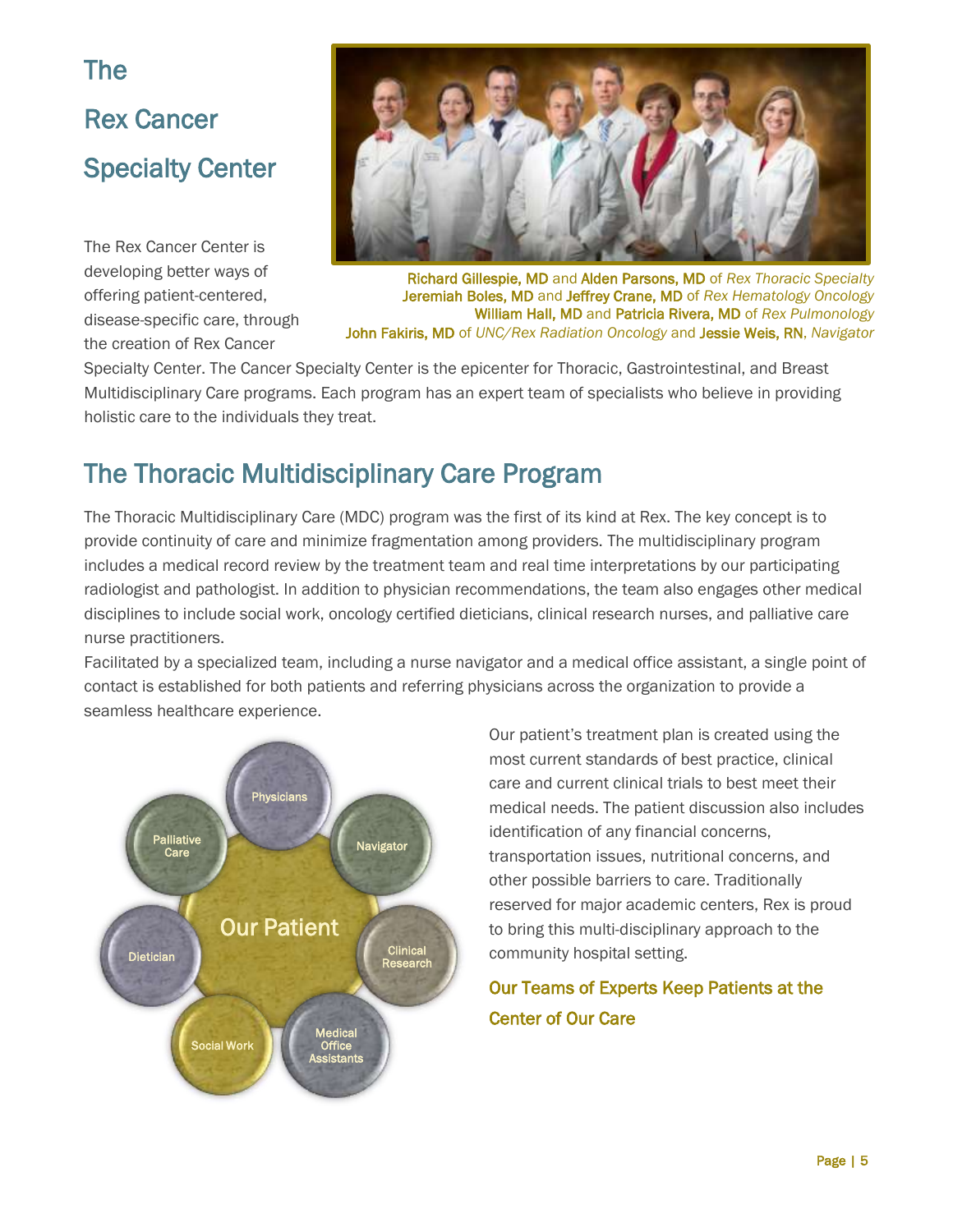# **e** Patient Navigator

The patient navigator's first encounter with patients is often right after their primary care physician has informed them that they have something suspicious on a diagnostic test, often a cat-scan. The primary care physician's office sends a referral either directly to Cancer Specialty Center or to one of our participating

provider's offices. The MDC team reviews medical records, orders additional diagnostic tests, and attempts to streamline the evaluation process for the patient. This first patient interaction with the Thoracic MDC often begins as a voice over the phone. On the initial call, the navigator explains the MDC program, the need for any additional studies, and informs the patient about scheduled appointments.

Patient Navigation is valuable for our patients to have one dedicated person to communicate with or call on for questions. The navigator meets patients wherever they cross Rex's threshold: from diagnostic tests or at their initial appointment. From that point, the navigator helps guide the patient across the continuum of care. All patients diagnosed with a thoracic cancer that receive any part of their treatment within the walls of Rex have access to this resource.



Jessie Weis, R.N., B.S.N. Thoracic Cancer Patient Navigator

#### Medical Office Assistant/ Administrative Staff

The medical office assistant (MOA) works closely with the entire team by providing a *concierge-like support service* to our patients, their families and referring physicians. From the time a referral is received, the MOA collaborates with the navigator and other team members to facilitate scheduling of all patient appointments. This process involves multiple steps that include obtaining medical records from other facilities, contacting insurance companies and working with other Rex departments. Handling all of these logistics ultimately results in the timely expedition of seamless care experienced by our patients and referring physicians.

# Oncology Certified Registered Dietician

Rex Cancer Center is fortunate to have Registered Dieticians (RDs) on staff at multiple locations, providing expert dietetic advice and nutritional counseling to cancer patients treated at Rex. Their interventions can help improve quality of life and prevent nutritional imbalances that can occur during medical treatment. In addition to their routine duties, the dieticians participate in the Thoracic MDC and add their expertise when patients are discussed in case conference. Following case conference, the RDs meet with patients either with the rest of the team in the MDC clinic or by making arrangements to meet with them at another time.

# Social Work

Social workers in the Thoracic MDC are specialty trained and help identify additional stressors in patients' lives that may compromise their care. In addition to the impact of a cancer diagnosis, patients may have difficulty with transportation to treatment or be unable to afford needed medications. They may have family concerns that prevent their caring for themselves while caring for others.

Addressing a patient's emotional health supports comprehensive patient care and relieves some of the pressure on the health care team, too, as questions are answered and resources are accessed to accommodate the patient's needs. The social work team is also available for conversations about advance directives, which may include a values discussion that helps family members address a range of concerns among themselves.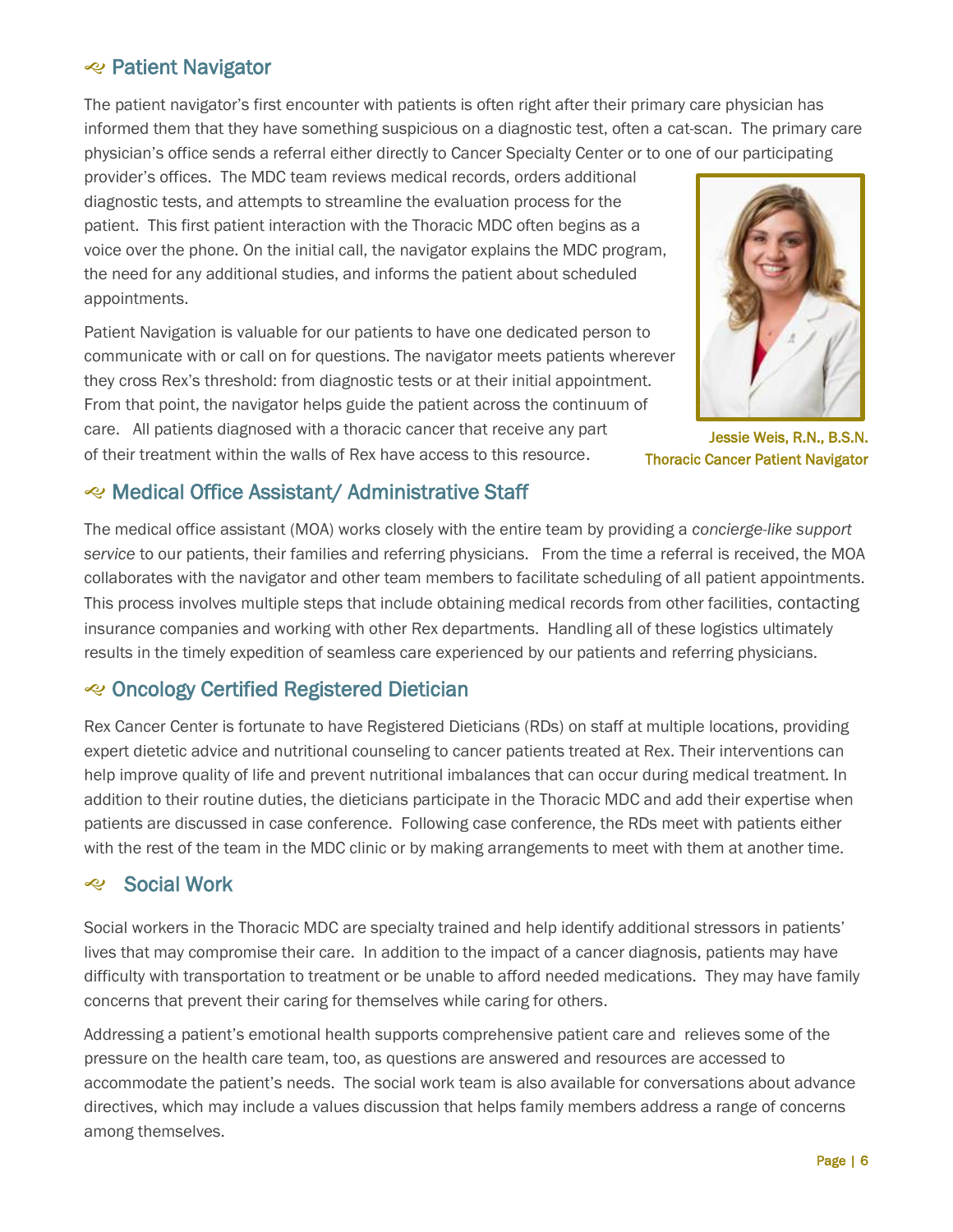# **Exercise Clinical Research**

An integral part of the Thoracic Multidisciplinary Team Conference at Rex Cancer Center is the discussion of best possible treatment options for the patient. Treatment decisions are based on a review of the patient's clinical information, National Comprehensive Cancer Network (NCCN) guidelines, evidence from relevant studies, available Rex and UNC clinical trials, and consensus among case conference participants. With this information, physicians are able to discuss options with the patient in the Thoracic MDC.

Our research nurse team screens all patients discussed in conference for eligibility for clinical trials. The research nurses actively participate in the discussion as to patient's eligibility such as clarifying issues about diagnosis or staging, important medical history, prior therapies or oncologic history. If the patient is deemed eligible and he/she agrees to participate, the research nurse will discuss details of the trial.

#### Treatment Trials Currently Open for Lung and Esophageal Cancer

| ECOG 5508:               | Randomized Phase III Study of Maintenance Therapy with Bevacizumab,<br>Pemetrexed, or a Combination of Bevacizumab and Pemetrexed Following<br>Carboplatin, Paclitaxel and Bevacizumab for Advanced Non-Squamous NSCLC |
|--------------------------|------------------------------------------------------------------------------------------------------------------------------------------------------------------------------------------------------------------------|
| <b>LCCC 1210</b>         | A Phase II, Multi-Center Single Arm Study of the tolerability of weekly nab-<br>paclitaxel as second line treatment for elderly patients with Advanced Lung<br>Cancer (70 years or older)                              |
| <b>RTOG 1010</b>         | A Phase III Trial Evaluating the Addition of Trastuzumab to Trimodality Treatment<br>of HER2-Overexpresing Esophageal Adenocarcinoma                                                                                   |
| FDG Dynamic Scan Study * | Pilot Study for Monitoring Changes in <sup>18</sup> F-FDG Uptake to Predict Effectiveness of<br>Oncotherapy (requires palpable lesions)                                                                                |
| <b>LCCC 0916</b>         | Carolina Senior - UNC Registry for Older Patients                                                                                                                                                                      |

As we look forward to 2014, Rex Thoracic Multidisciplinary Program and Research Department have been selected as a site for a pilot study for improving survivorship care through enhanced communication and coordination (LCCC 1325). Deborah K. Mayer, PhD, RN is the principal investigator and Jeffrey M. Crane, MD and Nirav Dhruva, MD are co-investigators. Rex Cancer Center as a community setting was chosen since it is more representative of where most cancer care is delivered. Target accrual is 60 patients with Stage I-III smoking related cancer (Small Cell Lung Cancer, NSCLC, Head and Neck Cancer, Pancreatic Cancer or Esophageal Cancer) who have completed treatment within the past 4 – 6 weeks.

As a Health eNC funded project and recommended by the Institute of Medicine, survivorship care plans (SCP) are tools to help provide information about the patient's cancer, treatment and follow-up plans. This has potential to help the patient and their doctor talk about and coordinate plans for care.

#### *Clinical Trial Accruals*

- *Rex Cancer Clinical Research program accrued 12.6 % of patients (analytic cases) in 2012 to a treatment, prevention, screening, or genetic clinical trial.*
- *The Commission on Cancer requires Comprehensive Community Cancer Programs (CCCP) to accrue patients to clinical trials. Minimum Requirement for a CCCP is 4% / Commendation = 6%.*

*The Rex Cancer Clinical Research Program continues to meet and exceed this best practice requirement, demonstrating continual commitment to quality and advanced care.*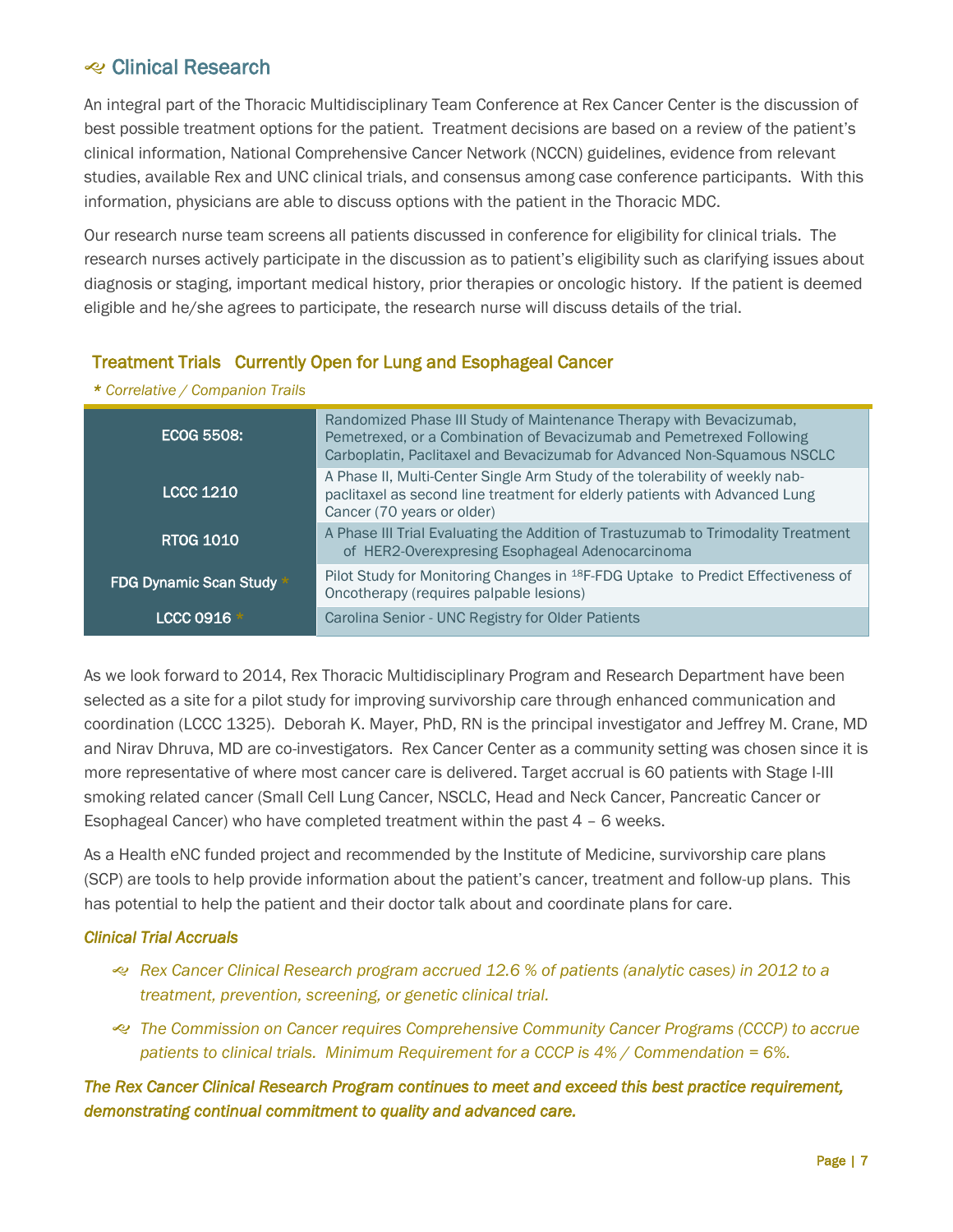### **Exercise Outreach & Support**

About 30 patients and family members participated in Living With and Beyond Lung Cancer: Updates in Treatment and Management on November 14, 2013. Dr. Alden Parsons addressed current practice, possible new screening guidelines, and answered questions on a range of topics. Participants acknowledged that sharing their experiences with others in the room was also useful.

Rex Cancer Center continues its commitment to education and outreach activities supporting all kinds of cancer throughout the year. Brothers and Sisters of Rex raise awareness about breast, prostate and colorectal cancer in the community. These specially trained volunteers provide current health information and support resources for prevention and early detection among local citizens at workshops, health fairs, businesses, churches, service groups and other community events.

In addition, Rex co-sponsors programs with the Leukemia and Lymphoma Society, Komen Foundation and the American Cancer Society. Survivors' Day in June also drew 500 participants. Rex and the Rex Cancer Center team supported 70 programs including health fairs, conferences, education and outreach. These community and population specific programs connected with over 10,000 participants in 2013!



*"The Thoracic Oncology Multidisciplinary Program sets a standard for cancer care in North Carolina. The comprehensive discussions in a collaborative atmosphere allow us to offer patients the highest level of care possible in any medical setting. In addition to championing excellent patient care, our program has also helped develop the personal relationships between physicians in all of the different cancer care specialties. This allows for the sharing of ideas and elevates our individual abilities and experiences to another level."*

> *Dr. Richard Gillespie, Rex Thoracic Surgical Specialty*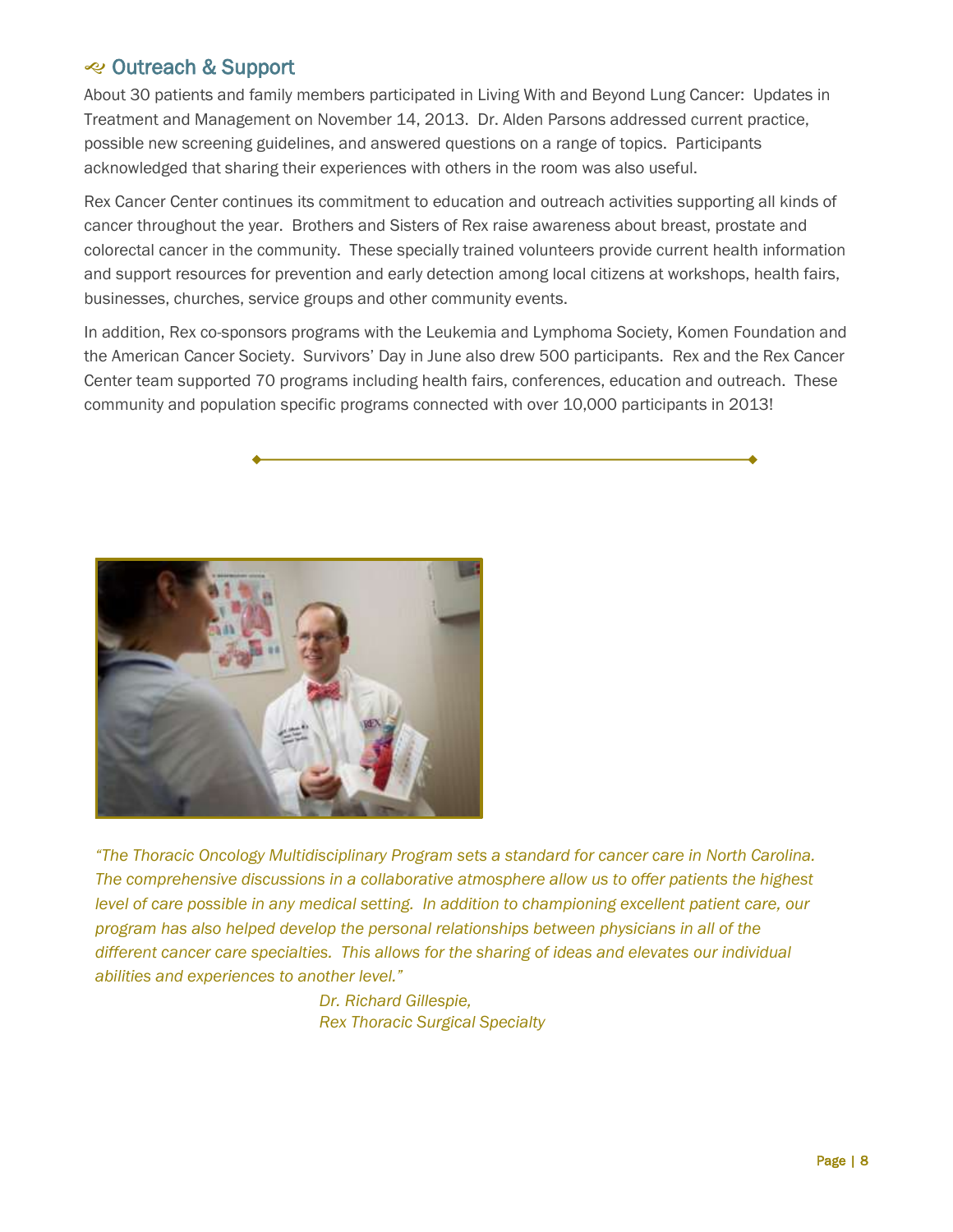# Site Specific Study 2013: Lung Cancer

#### **e** Introduction

Lung Cancer currently stands out as the highest mortality rate of any malignancy, and in fact claims as many lives as the next four leading types of cancers combined *(colorectal, breast, pancreatic and prostate).*



High mortality in lung cancer patients is primarily asymptomatic, with few signs and symptoms until it reaches advanced stages. The majority of patients with lung cancer (75%) are not diagnosed and present for treatment until they are Stage III or IV, making survival rates significantly lower.

The U.S. Preventive Services Task Force (USPSTF) recently finalized recommendations for annual screening for lung cancer in high risk individuals.

This recommendation is based largely on the recent National Lung Screening Trial (NLST) randomized controlled trial in the New England Journal of Medicine. The NLST demonstrated a 20% risk reduction in

lung cancer deaths in patients who were screened by low dose CT scan (LDCT) based on the criteria which are now recommended by the USPSTF and the National Comprehensive Cancer Network (NCCN) and other major chest organizations.

#### The goal of screening is earlier detection of lung cancer, allowing treatment at an earlier stage, which is more likely to be successful, and potentially curative.

The full impact from both clinical and cost standpoints is yet to be determined, but many health care systems including Rex are developing comprehensive lung screening programs.

The incorporation of a smoking cessation program and an organized programmatic approach to screening is thought by many to be key to the effectiveness of a LDCT lung screening program in any given community. Rex has many lung center elements effectively in place, with further development in the months ahead in 2014. Clinic

Lung Center Components



*\* Approved by the USPSTF \*\*Collaboration with UNC Program*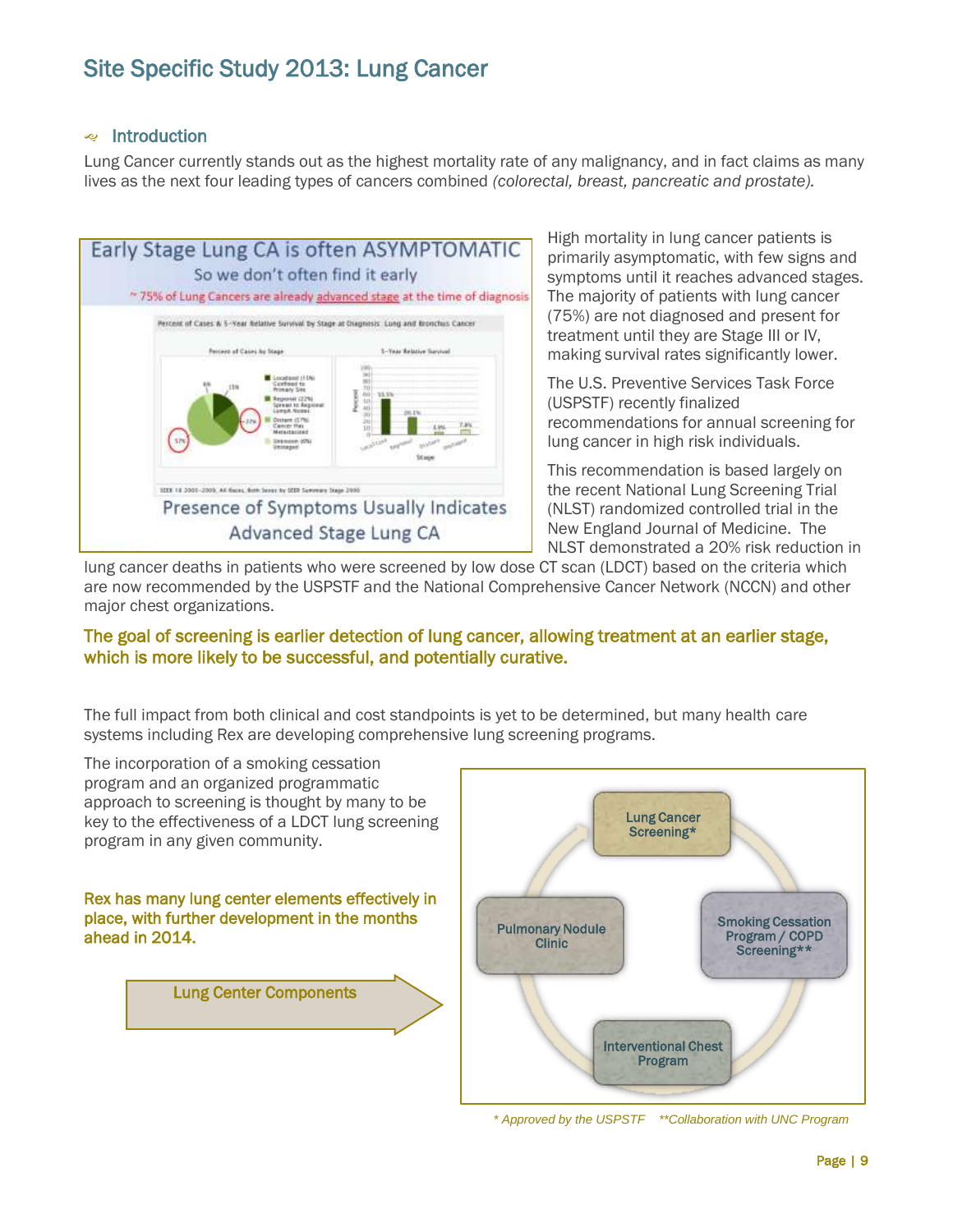#### Lung Cancer – Rex Patient Population Data

The following data represents 1,147 analytic cases from the *Rex Cancer Center Tumor Registry* from 2008 to 2012 specific to Lung Cancer. Analytic cases by definition are cases diagnosed and/or receiving all or part of the first course of therapy at Rex.

| <b>Lung Cancer</b><br><b>Stage</b> | 2008 | 2009        | 2010 | 2011         | 2012         | Grand<br><b>Total</b> | %<br>Total |
|------------------------------------|------|-------------|------|--------------|--------------|-----------------------|------------|
| 0                                  |      | $\mathbf 1$ | 1    | $\mathbf{1}$ | $\mathbf{1}$ | 4                     | 0.3%       |
| 1                                  | 56   | 53          | 47   | 43           | 50           | 249                   | 21.7%      |
| $\overline{2}$                     | 16   | 14          | 14   | 23           | 30           | 97                    | 8.5%       |
| 3                                  | 54   | 64          | 59   | 51           | 46           | 274                   | 23.9%      |
| 4                                  | 96   | 88          | 85   | 102          | 89           | 460                   | 40.1%      |
| Unk/NA                             | 23   | 16          | 8    | 7            | 9            | 63                    | 5.5%       |
| Total                              | 245  | 236         | 214  | 227          | 225          | 1147                  |            |

As seen in national and regional data, patients diagnosed at Rex also present predominantly in the advanced stages of lung cancer.

Although minor variations are noted in patient volume between calendar year 2008 to 2012, the majority of lung cancers identified at Rex are Stage 4

(40.1%) followed by Stage 3 (23.9%). Cumulatively, advanced stage (3, 4) combined are 70% of patients diagnosed at Rex. Inversely, early stage disease (1, 2) makes up only 30% of patients diagnosed.

Once again, the data supports the need and goal of early screening and detection of lung cancer, supporting earlier treatment and potential for more successful and potentially curative outcomes.

| Lung                    | <b>FEMALE</b> | <b>MALE</b>   | <b>Total</b> |
|-------------------------|---------------|---------------|--------------|
| 0                       | $\mathcal{P}$ | $\mathcal{P}$ | 4            |
| $\mathbf{1}$            | 130           | 119           | 249          |
| $\overline{2}$          | 39            | 58            | 97           |
| 3                       | 120           | 154           | 274          |
| $\overline{\mathbf{4}}$ | 192           | 268           | 460          |
| <b>Total</b>            | 513           | 634           | 1147         |

In review of all cases from 2008 to 2012, 55.3% of those diagnosed are male, with 44.7% female.

Little variation is noted in each stage of disease at presentation, with slightly higher volume of males at Stage 4 (42.3%) versus females Stage 4 (37.4%).

| Lung           | <b>WHITE</b> | <b>BLACK</b> | <b>OTHER</b> | <b>Total</b> |
|----------------|--------------|--------------|--------------|--------------|
| 0              | 4            |              |              | 4            |
| 1              | 215          | 31           | 3            | 249          |
| $\overline{2}$ | 86           | 11           |              | 97           |
| 3              | 224          | 45           | 5            | 274          |
| 4              | 372          | 78           | 10           | 460          |
| <b>Total</b>   | 954          | 172          | 21           | 1147         |

In review of cases all cases in distribution by race, 1.8% are other (non-white / non-black), with 15% black, and 83.2% white,

White: 63.5% of cases at Stage 3 and Stage 4 combined

Black: 71.5% of cases at Stage 3 and Stage 4 combined

Other: 71.4% of cases at Stage 3 and Stage 4 combined

In review of all cases by distribution by age range, the largest group

is ages 65-74 (35.7%), followed by ages 75-85 (25.6%) Only 20 total cases are identified in ages 27-44, (1.7%), with 60% at Stage 4 lung cancer.

| Lung           | 27-34 | $35 - 44$     | 45-54 | 55-64 | 65-74 | 75-84 | 85-95 | <b>Total</b> |
|----------------|-------|---------------|-------|-------|-------|-------|-------|--------------|
| $\mathbf 0$    |       |               |       |       |       |       |       |              |
| 1              |       |               | 14    | 45    | 101   | 76    | 12    | 249          |
| $\overline{2}$ |       | $\mathcal{P}$ | 11    | 17    | 42    | 16    | 9     | 97           |
| 3              |       | 2             | 27    | 68    | 88    | 72    | 17    | 274          |
| 4              | 2     | 10            | 45    | 98    | 163   | 116   | 26    | 460          |
| Total          | 2     | 18            | 104   | 246   | 410   | 294   | 73    | 1147         |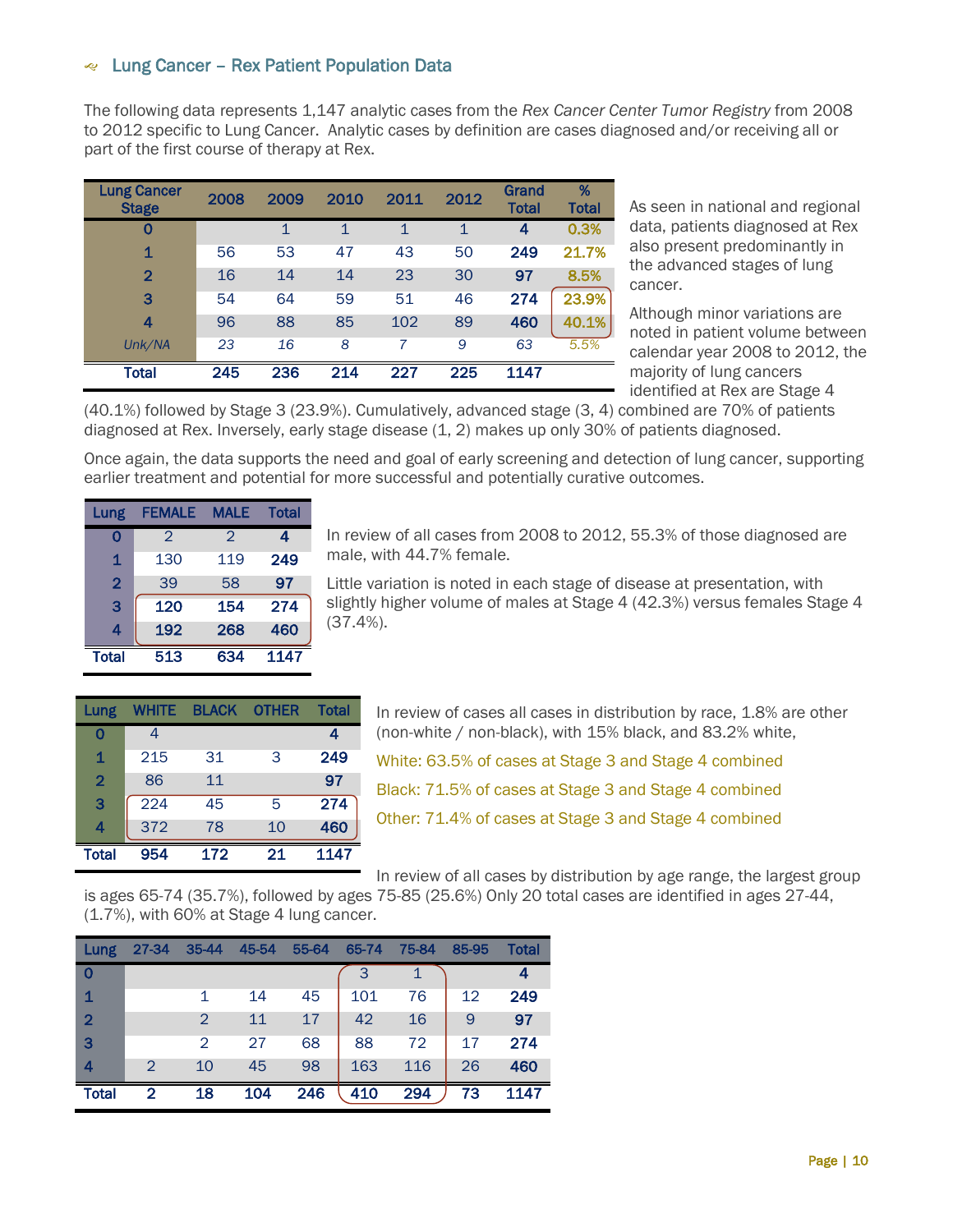# National Cancer Data Base – Survival Comparatives: 2003 to 2006

The NCDB Survival Reports are unadjusted five-year observed survival rates *(not case-mix / risk adjusted).* Rates are calculated by the actuarial method, compounding survival in one-month intervals from the date of diagnosis. Survival rates are not displayed when fewer than 30 cases are available,

(QNS) due to statistical limitations. Reports provide programs with their observed overall and AJCC stage stratified survival rates (with 95% confidence intervals) by type of cancer, supplemented with a comparison to the aggregate survival of all cases reported to the NCDB from CoC accredited programs. *(NCDB, 2014)*



*Note: 2003 to 2006 – Latest available released data from NCDB /Jan 2014)*

| <b>IALL- NSCLC</b> ' | <b>NCDB</b> | 0 vr  | 1 <sub>yr</sub> | $2 \,\mathrm{yr}$ | $3 \,\mathrm{yr}$ | 4. vr | 5 yr. | 95% CI        |
|----------------------|-------------|-------|-----------------|-------------------|-------------------|-------|-------|---------------|
| <b>Occult</b>        | 265         | 100.0 | 45.9            | 29.2              | 19.1              | 14.9  | 12.7  | $8.6 - 16.7$  |
| Stage 0              | 671         | 100.0 | 53.7            | 39.8              | 30.2              | 25.9  | 23.1  | $19.9 - 26.4$ |
| Stage I              | 70773       | 100.0 | 81.5            | 68.5              | 59.4              | 52.5  | 46.8  | $46.4 - 47.2$ |
| <b>Stage II</b>      | 23375       | 100.0 | 68.1            | 48.9              | 38.6              | 32.1  | 27.6  | $27 - 28.2$   |
| <b>Stage III</b>     | 89157       | 100.0 | 47.1            | 26.5              | 18.3              | 13.9  | 11.2  | $11 - 11.5$   |
| <b>Stage IV</b>      | 135732      | 100.0 | 23.3            | 9.8               | 5.6               | 3.7   | 27    | $26 - 28$     |

| <b>REX-NSCLC</b> | <b>Rex</b> | l 0 vr j | $1.$ vr | $2 \, yr$ | $3 \text{ yr}$ | 4 yr | $5 \text{ yr}$ | 95% CI                         |
|------------------|------------|----------|---------|-----------|----------------|------|----------------|--------------------------------|
| Stage I          | 118        | 100.0    | 79.8    |           | 60.5 57.3      | 51.7 |                | 47.7 37.6 - 57.7               |
| <b>Stage II</b>  | 32         | 100.0    | 52.9    |           |                |      |                | 41.5 37.3 28.4 17.1 3.6 - 30.5 |
| <b>Stage III</b> | 128        | 100.0    | 51.9    | 27.5      | 15.9           | 11.6 | 10.2           | $4.4 - 15.9$                   |
| <b>Stage IV</b>  | 210        | 100.0    | 23.8    | 8.6       | 4.9            | 4.3  | 4.3            | $1.5 - 7.1$                    |

| <b>ALL-SCLC</b>  | <b>NCDB</b> | 0 <sub>vr</sub> | 1 <sub>vr</sub> | $12 \,\mathrm{yr}$ | 3 <sub>yr</sub> | 4 vr | 5 <sub>vr</sub> | 95% CI        |
|------------------|-------------|-----------------|-----------------|--------------------|-----------------|------|-----------------|---------------|
| <b>Occult</b>    | 57          | 100.0           | 48.5            | 21.6               | 15.1            | 10.8 | 10.8            | $3.1 - 18.5$  |
| Stage 0          | 97          | 100.0           | 34.0            | 15.9               | 13.8            | 10.4 | 5.8             | $1.6 - 9.9$   |
| Stage I          | 3419        | 100.0           | 66.0            | 41.3               | 30.9            | 25.8 | 21.8            | $20.4 - 23.3$ |
| <b>Stage II</b>  | 2240        | 100.0           | 61.4            | 34.0               | 24.6            | 19.2 | 16.9            | $15.3 - 18.5$ |
| <b>Stage III</b> | 18303       | 100.0           | 49.6            | 23.4               | 14.8            | 11.4 | 9.5             | $9.1 - 10$    |
| <b>Stage IV</b>  | 37215       | 100.0           | 22.6            | 5.8                | 2.9             | 2.0  | 1.6             | $1.5 - 1.8$   |

| REX-SCLC REX     |                |       | Oyr 1yr 2yr 3yr 4yr 5yr |  |     |     | 95% CI                                                 |
|------------------|----------------|-------|-------------------------|--|-----|-----|--------------------------------------------------------|
| <b>Stage I</b>   | 5              |       |                         |  |     |     | QNS-Insufficient cases to display survival information |
| <b>Stage II</b>  | $\overline{2}$ |       |                         |  |     |     | QNS-Insufficient cases to display survival information |
| <b>Stage III</b> | 27             |       |                         |  |     |     | ONS-Insufficient cases to display survival information |
| <b>Stage IV</b>  | 61             | 100.0 | 23.0 1.9 1.9            |  | 0.0 | 0.0 | $O - O$                                                |

| ALL-Other        | <b>NCDB</b> | 0 <sub>vr</sub> | $1 \,\mathrm{vr}$ | 2 <sub>yr</sub> | 3 yr | 4 <sub>vr</sub> | 5 <sub>vr</sub> | 95% CI       |
|------------------|-------------|-----------------|-------------------|-----------------|------|-----------------|-----------------|--------------|
| <b>Occult</b>    | 62          | 100.0           | 38.7              | 20.8            | 12.2 | 10.4            | 7.8             | $1.6 - 14$   |
| Stage 0          | 83          | 100.0           | 57.4              | 41.2            | 31.9 | 29.2            | 29.2            | 19.5 - 38.9  |
| Stage I          | 3084        | 100.0           | 60.2              | 40.3            | 29.1 | 22.8            | 18.4            | $17 - 19.9$  |
| Stage II         | 825         | 100.0           | 41.6              | 24.6            | 15.9 | 13.0            | 10.4            | $8.3 - 12.6$ |
| <b>Stage III</b> | 5040        | 100.0           | 28.7              | 15.2            | 10.1 | 7.7             | 6.2             | $5.6 - 6.9$  |
| <b>Stage IV</b>  | 16061       | 100.0           | 12.8              | 5.8             | 3.5  | 2.4             | 2.0             | $1.7 - 2.2$  |

| <b>REX-Other</b> | REX Oyr 1.yr 2.yr 3.yr 4.yr 5.yr |  |  |  | 95% CI                                                 |
|------------------|----------------------------------|--|--|--|--------------------------------------------------------|
| <b>Stage I</b>   | 2                                |  |  |  | QNS-Insufficient cases to display survival information |
| <b>Stage II</b>  | 1                                |  |  |  | ONS-Insufficient cases to display survival information |
| <b>Stage III</b> | $\mathbf{\Omega}$                |  |  |  | QNS-Insufficient cases to display survival information |
| <b>Stage IV</b>  | 18                               |  |  |  | ONS-Insufficient cases to display survival information |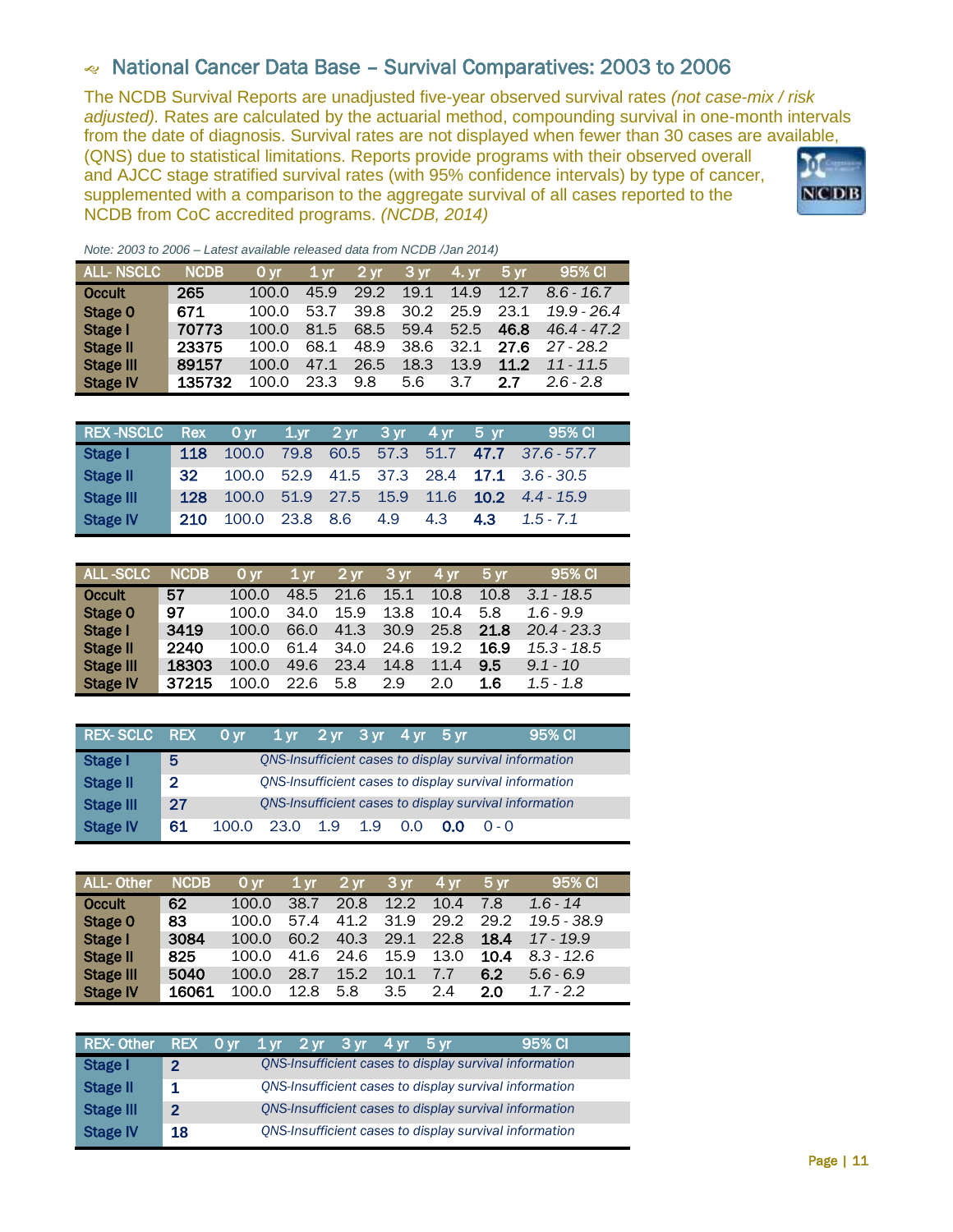### Cancer Program Practice Profile Reports: CP3R

The Cancer Program Practice Profile Reports (CP3R) represents the core quality measures across oncology programs. The public/private partnership led by the National Quality Forum (NQF) in coordination with the Commission on Cancer, brought together payers, consumers, researchers, and clinicians to endorse and disseminate performance measures for breast and colorectal cancer.

- Accountability: Four of the measures are accountability measures, measures applicable for purposes as public reporting, payment incentive programs, selection by consumers, health plans, purchasers.
- Quality: The measures relating to regional lymph node examination and radiation therapy for are quality improvement measures and are intended to be used for internal monitoring, PI.
- Surveillance: Surveillance measures can be used at the community, regional, and/or national level to monitor patterns and trends of care in order to guide practice change where appropriate, policymaking, and resource allocation. *(NCDB, 2013)*

| <b>American College of Surgeons</b><br><b>National Cancer Data Base</b> |                                                                                                                                                    |       | <b>Rex Cancer Program</b> |         |                                                  | <b>Comparatives</b>                       |  |
|-------------------------------------------------------------------------|----------------------------------------------------------------------------------------------------------------------------------------------------|-------|---------------------------|---------|--------------------------------------------------|-------------------------------------------|--|
|                                                                         | <b>Cancer Program Practice Profile Reports CP3R</b><br><b>Breast &amp; Colorectal Measures</b><br>2009 to 2011                                     | 2009  | 2010                      | 2011    | <b>South</b><br><b>Atlantic</b><br><b>Region</b> | All CoC<br><b>COMP</b><br><b>Programs</b> |  |
|                                                                         | Radiation tx is adm within 1 yr of dx for F<70 receiving breast<br>conserving surgery                                                              | 89.5% | 92.5%                     | 90.1%   | 90.1%                                            | 91.5%                                     |  |
| <b>BREAST</b>                                                           | Combination chemo is considered or adm within 4 mths of dx<br>for F<70 w/ AJCC T1c N0 M0, or Stage II or III ERA and PRA-                          | 91.5% | 93%                       | 94.2%   | 91.2%                                            | 92.5%                                     |  |
|                                                                         | Tamoxifen or 3rd gen AI is considered or adm within 1 yr of<br>dx for F w/ AJCC T1c N0 M0, or Stage II or III ERA and/or<br>PRA+                   | 90.8% | 86.5%                     | 94.5%   | 87.7%                                            | 89.2%                                     |  |
| COLON                                                                   | Adjuvant chemo is considered or adm within 4 mths of dx for<br>pts <80 w/ AJCC Stage III (lymph node+)                                             | 78.9% | 80%                       | 100%    | 89.5%                                            | 90.2%                                     |  |
|                                                                         | At least 12 RLN are removed and pathologically examined                                                                                            | 92.5% | 96.7%                     | 100%    | 86.8%                                            | 87.4%                                     |  |
| RECTAL                                                                  | Radiation tx is considered or adm within 6 mths of dx for pts<br><80 w/ AJCC T4N0M0 or Stage III receiving surgical<br>resection (* Volume /# ONS) | 100%  | 100%                      | * 85.7% | 93.4%                                            | 93.2%                                     |  |

Rex's performance meets or exceeds the defined Confidence Interval and comparative groups given the number of cases classified for the measure by the NCDB\*

In addition, 2014 expansion of the CP3R/RQRS brings additional focus with and national comparatives in multiple areas and key performance metrics further expanding the quality measures:

#### Non-Small Cell Lung Cancer Measure *(All new -4 measures)*

- o A total of at least 10 lymph nodes are removed and pathologically examined for resected NSCLC (pathologic stage IA, IB, IIA, IIB).
- o Surgery is not the first course of treatment for cN2, M0 cases.
- o Compare NSCLC Resection Rate to All NCDB: Path T by Type Resection
- o Systemic chemotherapy is considered or administered within 4 months preop or day of surgery to 6 months postop or surgically resected cases with (pN1) and (pN2) NSCLC.

Other changes and additions to measures and monitoring for 2014 include 3 new in Breast, 3 new in GI (Esophagus, Gastric, and Rectal), and GYN, with GU in consideration.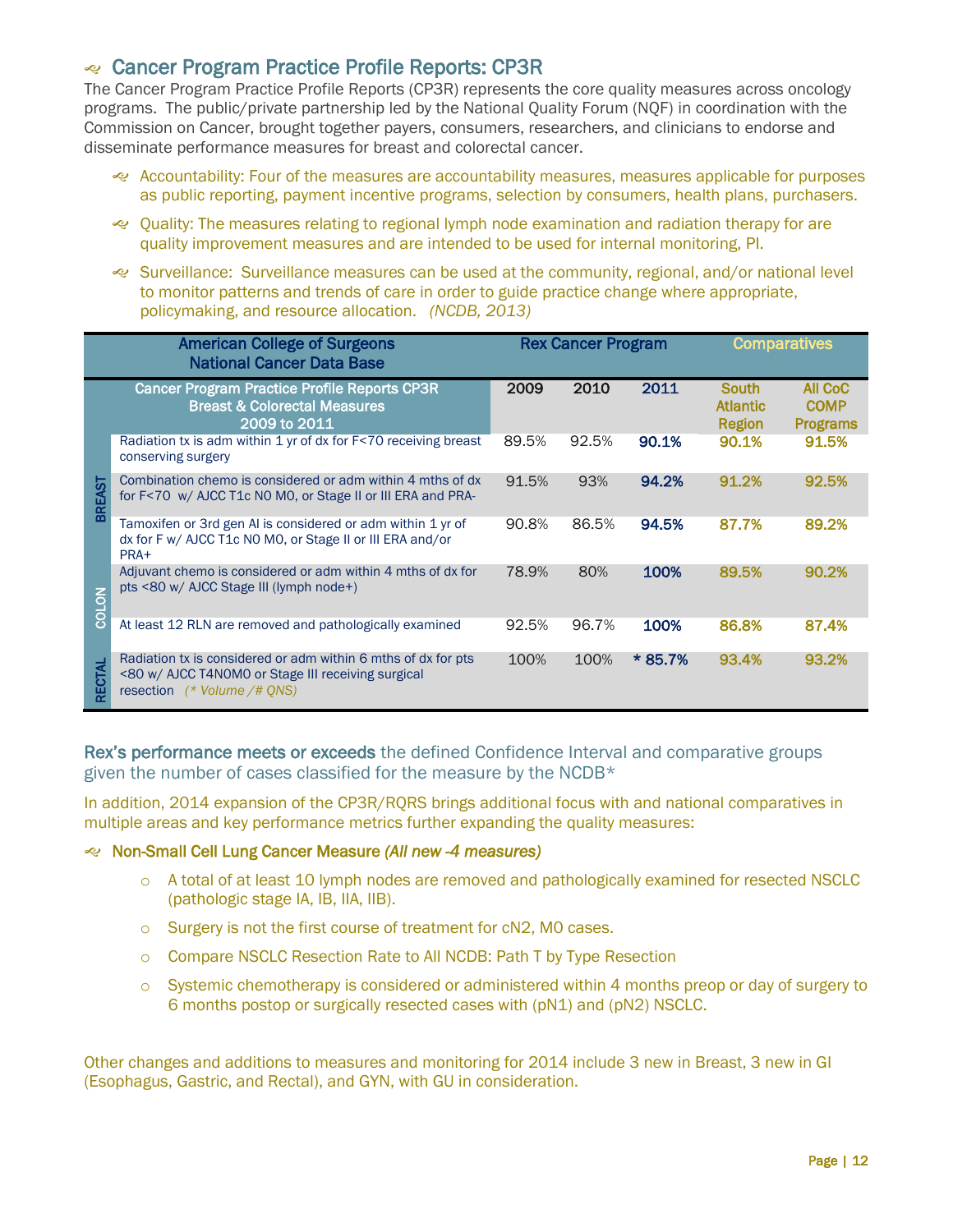# Rex Cancer Center – Analytic Cases 2013

#### Analysis of Rex Healthcare Cases for 2012: Source: Rex Cancer Center Tumor Registry ~ 2068 Total Analytic Cases

| <b>REX ANALYTIC CASES 2012</b> Distribution: Volume by Site, Sex, Stage |              |                |         |                   |          |                |                |                |  |
|-------------------------------------------------------------------------|--------------|----------------|---------|-------------------|----------|----------------|----------------|----------------|--|
|                                                                         |              | <b>SEX</b>     |         | <b>AJCC STAGE</b> |          |                |                |                |  |
| <b>PRIMARY SITE</b>                                                     | <b>TOTAL</b> | <b>Male</b>    | Female  | $\overline{0}$    |          | Ш              | $\mathbf{m}$   | IV             |  |
| <b>BREAST</b>                                                           | 594          | $\overline{4}$ | 590     | 113               | 253      | 143            | 38             | 14             |  |
| <b>PROSTATE</b>                                                         | 225          | 225            | $\circ$ | $\circ$           | 52       | 123            | 32             | 15             |  |
| <b>LUNG/BRONCHUS</b>                                                    | 227          | 117            | 110     | $\mathbf{1}$      | 47       | 32             | 47             | 86             |  |
| <b>COLON/RECTAL</b>                                                     | 167          | 75             | 92      | 3                 | 42       | 28             | 56             | 24             |  |
| <b>URINARY SYSTEM</b>                                                   | 132          | 93             | 39      | 42                | 51       | 10             | 11             | $\overline{9}$ |  |
| <b>SKIN- MELAMONA</b>                                                   | 96           | 58             | 38      | 25                | 49       | 10             | $\overline{2}$ | 3              |  |
| <b>BLOOD &amp; BONE MARROW</b>                                          | 92           | 47             | 45      | $\Omega$          | $\Omega$ | $\mathbf{1}$   | $\Omega$       | $\mathbf{1}$   |  |
| <b>GYN</b>                                                              | 89           | $\Omega$       | 89      | 6                 | 40       | 4              | 21             | 10             |  |
| <b>LYMPHATIC SYSTEM</b>                                                 | 83           | 44             | 39      | $\overline{O}$    | 19       | 13             | 17             | 27             |  |
| <b>PANCREAS</b>                                                         | 67           | 36             | 31      | $\Omega$          | 6        | 14             | 5              | 34             |  |
| <b>THYROID</b>                                                          | 57           | 16             | 41      | $\Omega$          | 43       | $\overline{2}$ | 8              | 3              |  |
| <b>TOTAL VOLUME</b> (All Sites)                                         | 2068         | 863            | 1205    | 195               | 650      | 403            | 271            | 274            |  |

REX ANALYTIC CASES 2012 *Distribution: Percent by Site, Sex, Stage*

|                                 |              | <b>SEX</b>  |               | <b>AJCC STAGE</b> |       |       |       |       |  |
|---------------------------------|--------------|-------------|---------------|-------------------|-------|-------|-------|-------|--|
| <b>PRIMARY SITE</b>             | <b>TOTAL</b> | <b>Male</b> | <b>Female</b> | $\mathbf 0$       |       | Ш     | Ш     | IV    |  |
| <b>BREAST</b>                   | 594          | 0.7%        | 99.3%         | 19.0%             | 42.6% | 24.1% | 6.4%  | 2.4%  |  |
| <b>PROSTATE</b>                 | 225          | 100.0%      | 0.0%          | 0.0%              | 23.1% | 54.7% | 14.2% | 6.7%  |  |
| <b>LUNG/BRONCHUS</b>            | 227          | 51.5%       | 48.5%         | 0.4%              | 20.7% | 14.1% | 20.7% | 37.9% |  |
| <b>COLON/RECTAL</b>             | 167          | 44.9%       | 55.1%         | 1.8%              | 25.1% | 16.8% | 33.5% | 14.4% |  |
| <b>URINARY SYSTEM</b>           | 132          | 70.5%       | 29.5%         | 31.8%             | 38.6% | 7.6%  | 8.3%  | 6.8%  |  |
| <b>SKIN- MELAMONA</b>           | 96           | 60.4%       | 39.6%         | 26.0%             | 51.0% | 10.4% | 2.1%  | 3.1%  |  |
| <b>BLOOD &amp; BONE MARROW</b>  | 92           | 51.1%       | 48.9%         | 0.0%              | 0.0%  | 1.1%  | 0.0%  | 1.1%  |  |
| <b>GYN</b>                      | 89           | 0.0%        | 100.0%        | 6.7%              | 44.9% | 4.5%  | 23.6% | 11.2% |  |
| <b>LYMPHATIC SYSTEM</b>         | 83           | 53.0%       | 47.0%         | 0.0%              | 22.9% | 15.7% | 20.5% | 32.5% |  |
| <b>PANCREAS</b>                 | 67           | 53.7%       | 46.3%         | 0.0%              | 9.0%  | 20.9% | 7.5%  | 50.7% |  |
| <b>THYROID</b>                  | 57           | 28.1%       | 71.9%         | 0.0%              | 75.4% | 3.5%  | 14.0% | 5.3%  |  |
| <b>TOTAL VOLUME</b> (All Sites) | 2068         | 41.7%       | 58.3%         | 9.4%              | 31.4% | 19.5% | 13.1% | 13.2% |  |

*Submitted by K. Foote, CTR / C.Jones, CPHQ*